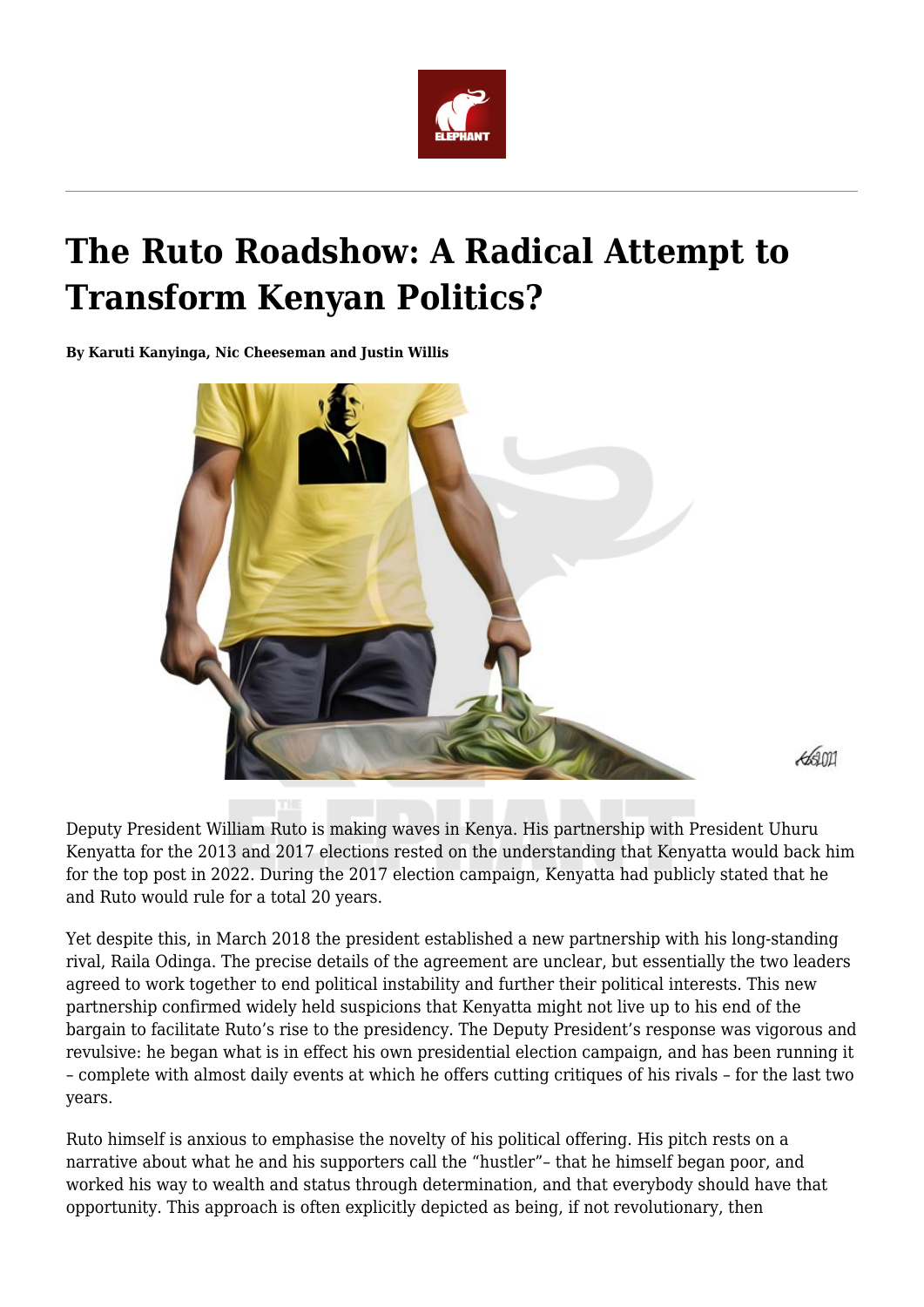transformative at the very least. In contrast to "old school" Kenyan politics that was based on ethnicity and clientelism, Ruto is speaking a more [populist language](http://democracyinafrica.org/kenyas-hustler-movement-marches-on/) that explicitly critiques political dynasties and promotes the idea of a more meritocratic model that would both respect and lift up the country's toiling hustlers. In his speeches, he denounces the *wadosi* – the rich – who make deals in hotels and boardrooms and despise the poor.

Yet, in some ways, the Deputy President's message may be less significant than the structure of his campaign.

## **Probing the populism**

Those of a sceptical and/or historical inclination might question how novel Ruto's narrative really is. The idea that self-advancement comes through hard work and that the task of government is to enable this, was a fairly strong motif in post-independence Kenya, when Uhuru's father, Jomo Kenyatta, was president. Indeed, it was the concept at the heart of Kenyatta's call to *[Harambee](https://www.oxfordhandbooks.com/view/10.1093/oxfordhb/9780198815693.001.0001/oxfordhb-9780198815693-e-1)*, a development policy in which it was made clear to citizens that they would only benefit from state support if they first pulled together to do something for themselves. Kenyatta was not the only one to inject an element of meritocracy into Kenya's highly elitist and unequal political system. In the 1970s, [JM Kariuki](https://www.standardmedia.co.ke/kenya-at-50/article/2000097642/jm-kariuki-millionaire-who-stood-up-for-the-poor) built on this appeal while explicitly critiquing the growing inequality that flourished after independence, famously arguing, "We do not want a Kenya of ten millionaires and ten million beggars."

It is partly because it draws on this deeper history of politics that the language of the "hustle" has allowed Ruto to successfully recast himself as the foremost critic of inequality in Kenya. By adopting this language, the Deputy President hopes to present himself as the advocate of those excluded by a wealthy establishment that is out of touch. When Ruto works up the crowd with chants of *Harambee*, the deep roots of the "hustler" rhetoric are very apparent.

Nor is Ruto's campaign blind to identity politics. His campaign itinerary suggests a belief that his best chance of winning the election is to swing the vote in the populous former Rift Valley and Central provinces.

Even some of the disingenuity and contradictions of Ruto's campaign reflect long-standing patterns. His critics point out that he is part of the very establishment that he denounces – having come into politics in the 1990s as part of a movement that supported the then-incumbent president, Daniel arap Moi, support that involved both violence against the opposition and flagrant vote buying. Ruto has been prominent ever since, and has held the office of Deputy President since 2013. His wealth has grown remarkably through these years in politics, and he has never distanced himself from this past.

But personal wealth, however acquired, has never been a bar to populist politicking in Kenya – JM was also personally wealthy and well-connected, as were some of the leaders of the "second liberation" of the early 1990s. Being rich in Kenyan politics has never been perceived as bad – to be inaccessible or unresponsive to the ordinary person is the real offence. Ruto has not broken the mould in terms of political rhetoric – instead, he has drawn on a deeper history of Kenyan politics to achieve the remarkable feat of casting himself as the outsider. Against a backdrop of public anger at the combination of an economic downturn and government ineffectiveness, this has allowed him to emerge as a strong frontrunner.

### **The real transformation?**

While the "hustler" narrative has attracted much comment, rather less has been said about the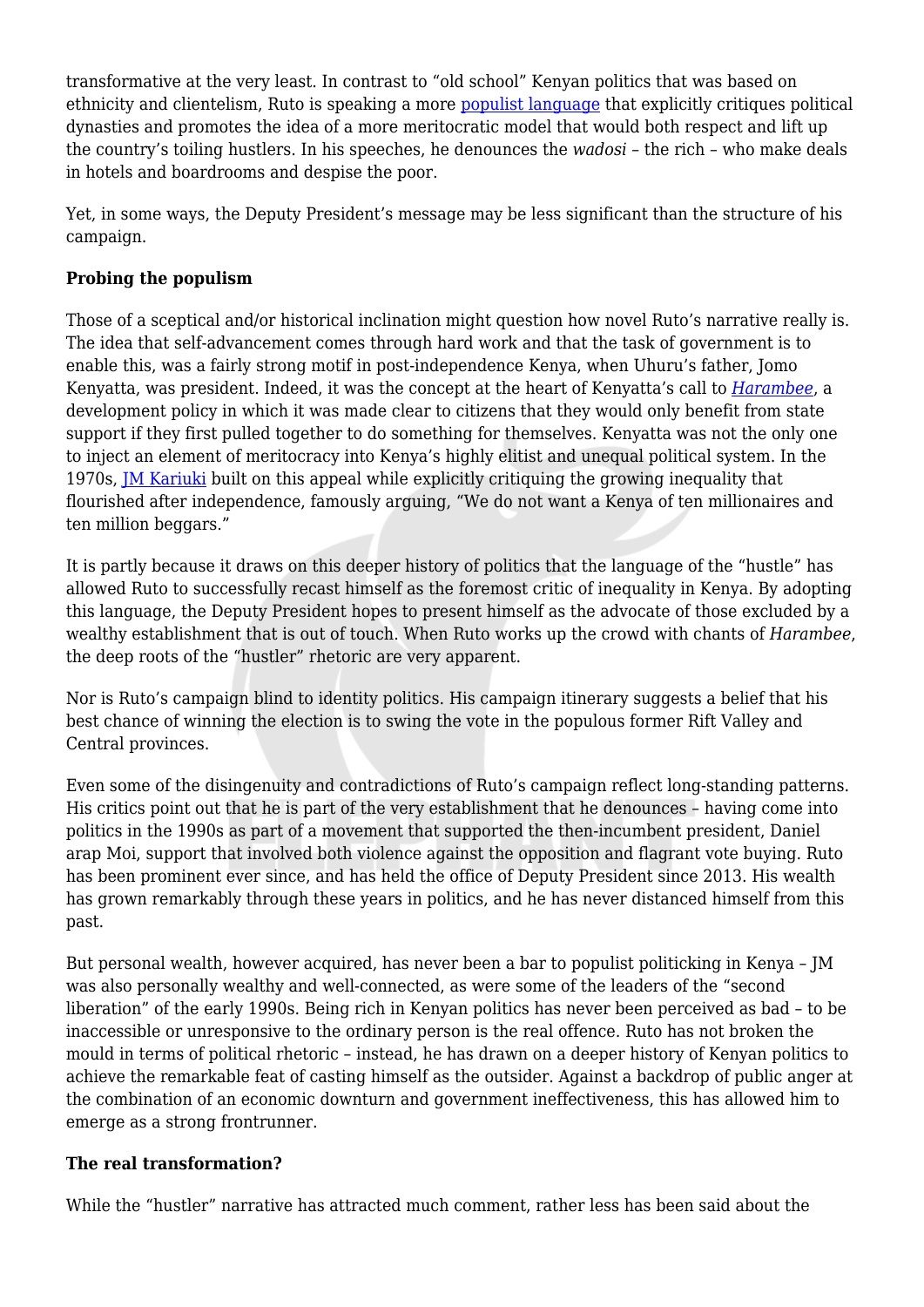structure of Ruto's campaign. Yet this is arguably more significant – both in terms of what it reveals about his overall strategy and aims, and what it may portend for the viability of his ambitions.

Since the 1990s, Kenyan electoral politics have come to revolve around the building of coalitions among groups of gatekeepers – "big men" (or, occasionally, women), each of whom claims to speak for a region of the country and promises to deliver the support of voters from that region. A classic example was the "pentagon" of five major regional leaders – including Ruto – that backed Raila Odinga's presidential campaign in 2007.

Personal wealth, however acquired, has never been a bar to populist politicking in Kenya.

The 2010 constitution, with its requirement for an absolute majority in presidential elections, entrenched this pattern. Presidential campaigns have become bargaining processes amongst a relatively small number of leaders; the precise cast has changed a little from one poll to the next, but the assumption that support must be built through prominent gatekeepers has driven the behaviour of politicians, and the analyses of observers. But not in Ruto's case.

Ruto has worked hard to build a network, of course, but it does not include any of the most prominent "big men". There is no Moi, Musyoka or Mudavadi. His team is put together from politicians at a slightly lower level – mostly members of the National Assembly, with a few county governors. He is the centrepiece of his many public appearances. In other words, Ruto is not aiming for a coalition of distinct leaders each with their own group of voters to deliver, each bargaining for a place for themselves and a slice of the resources for "their" people.

This is the Ruto show.

### **From coalitions to parties**

The absence of regional gatekeepers is partly a personal strategy to ensure his dominance – he is, incontrovertibly, the leader here. There is no other prominent leader – below him is a plateau of multiple local figures – each influential in a local area, but none with regional reach. That makes Ruto safe from challenge from within, and means that he is less vulnerable to late defections, something that has often characterised Kenyan elections.

This also fits well with the hustler narrative – one reason Ruto's rhetoric plays well is that he has been consistent in the way he presents himself. By shunning the most obvious members of the country's dynasties, he sustains the idea that he is an outsider and that he is eschewing Big Man politics: he is not making deals with *wadosi* in hotels. It also protects Ruto from embarrassment should he fail to persuade many big hitters to join his team – a real possibility given the likelihood that his allies and financiers will be targeted by the government with court cases and tax audits in the run-up to 2022.

This is opportunistic, of course. But it is not just opportunistic. Ruto's approach represents a genuine attempt to transform electoral competition and create a new kind of party. Kenya's political parties are notoriously ephemeral, put together from multiple local networks in a chain of articulations – from national leader to regional big shots, and so on down to the local level. Ruto is one of a very small number of politicians to show an interest in attempting to change this.

A few years ago, Ruto to tried to turn the Jubilee Alliance that had brought him and President Kenyatta to power in 2013 into a political party with an actual presence and an organization of its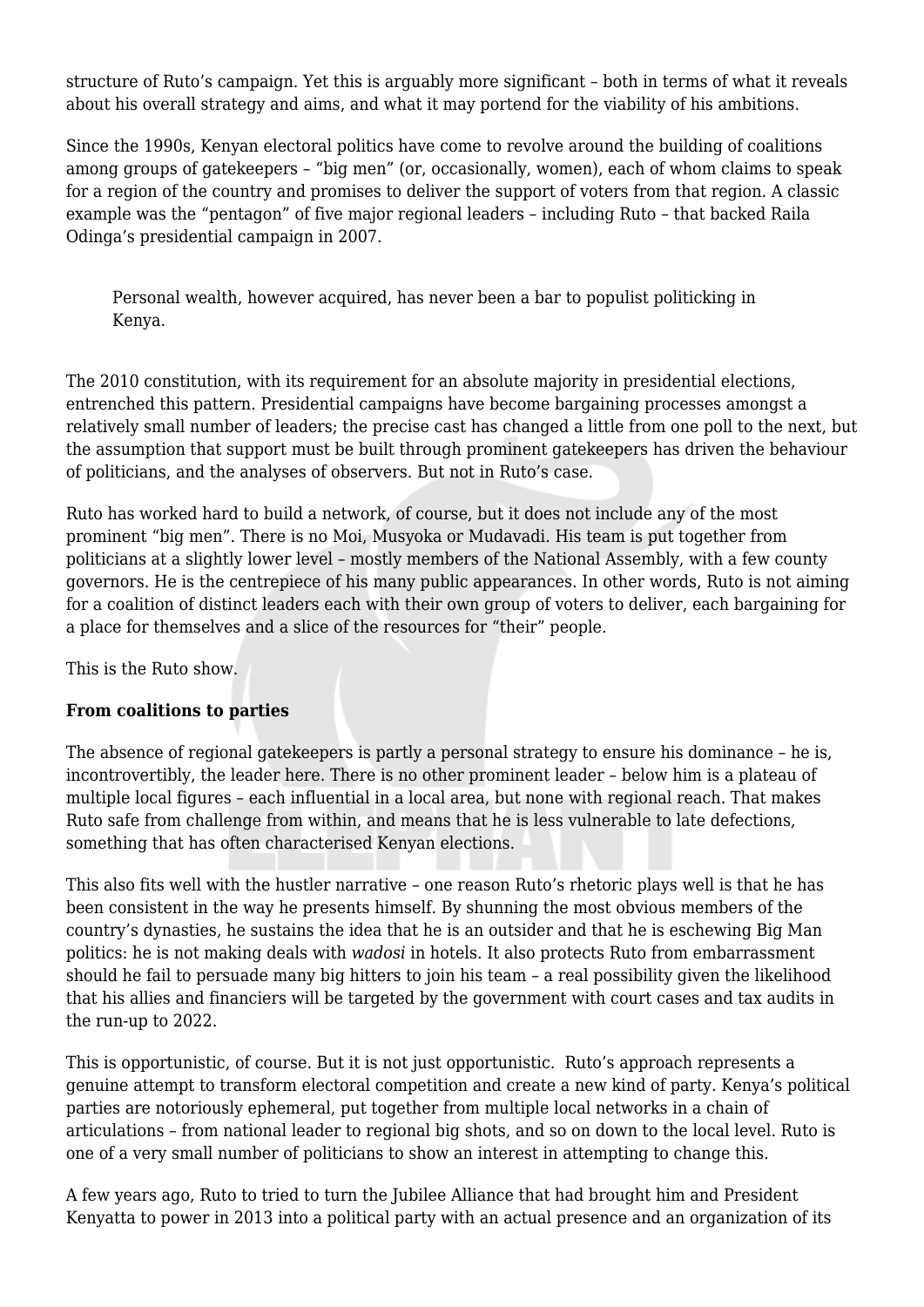own. He was motivated partly by the desire to strengthen Jubilee's hold on power, but also by the recognition that his rivals within the alliance might seek to block his presidential ambitions, and a desire to build an institution that would protect his interests when the time came.

Ruto is not aiming for a coalition of distinct leaders each with their own group of voters to deliver.

That fizzled out, but Ruto is now making another attempt with his United Democratic Alliance (UDA). In contrast to the politics of past elections, Ruto wants one party that he controls, not a coalition of gatekeepers.

In many ways, this is a more radical ambition than the talk of hustlers. Coalition politics has been part and parcel of the claims-making that drives Kenyan politics: those elected are delegates, sent to ensure that those who voted for them receive a fair share of state resources. That is why parties have struggled – because since the end of one-party rule, no party has been able to establish itself as a mechanism for this politics of accountability, which has instead always relied on networks of individuals that tend to draw their moral force from shared ideas of ethnic or regional belonging.

Ruto wants to tame those networks and channel them into his party. It is a bold idea; apart from anything else, it threatens to cut the ground from under a cohort of "national" politicians whose status rests on their personal role as regional big shots. But because many commentators dislike and distrust Ruto – for good reason – they have not seen how potentially radical this is.

### **Can parties beat coalitions?**

Will Ruto's gambit work? The answer is probably not – at least when it comes to resisting coalition politics.

The Deputy President is already running into trouble with his attempts to establish a party structure. If producing a line-up of officials that doesn't fracture the campaign is proving tricky, the task of nominating candidates in a few months will be a massive test. And when Ruto chooses his running mate he will come under intense pressure to pick a well-known figure that can be relied upon to deliver a good number of votes.

There are also likely to be challenges at other levels of political mobilization. To start with, some of the people he is trying to recast as party members are not necessarily content or comfortable in that role – partly because it diminishes their independence, but also because it pushes them into a different style of politics that foregrounds the party, not the personal role of the politician as an individual. That may not work.

Ruto has already been forced to make concessions, agreeing to [grant smaller parties autonomy](https://www.kenyans.co.ke/news/69808-uda-sec-gen-calls-out-nation-over-headline-ruto) in local races rather than forcing them to disband and join UDA. He still maintains, however, that he will make no alliances or coalitions that include promises to other candidates and organizations ahead of the polls. According to UDA General Secretary [Veronica Maina](https://www.kenyans.co.ke/news/69808-uda-sec-gen-calls-out-nation-over-headline-ruto), "Our position has not changed as UDA. We are busy building our party and it's still new. So the pressure for us to think about coalition partners [is not that strong] for now. We are looking at a national party where everyone feels they belong."

Even this modified political model may be a hard sell to the many political intermediaries who do the crucial work of election winning – encouraging people to register, turning out the vote, serving as agents at polling stations. Nor will it necessarily persuade voters, who may ultimately care less